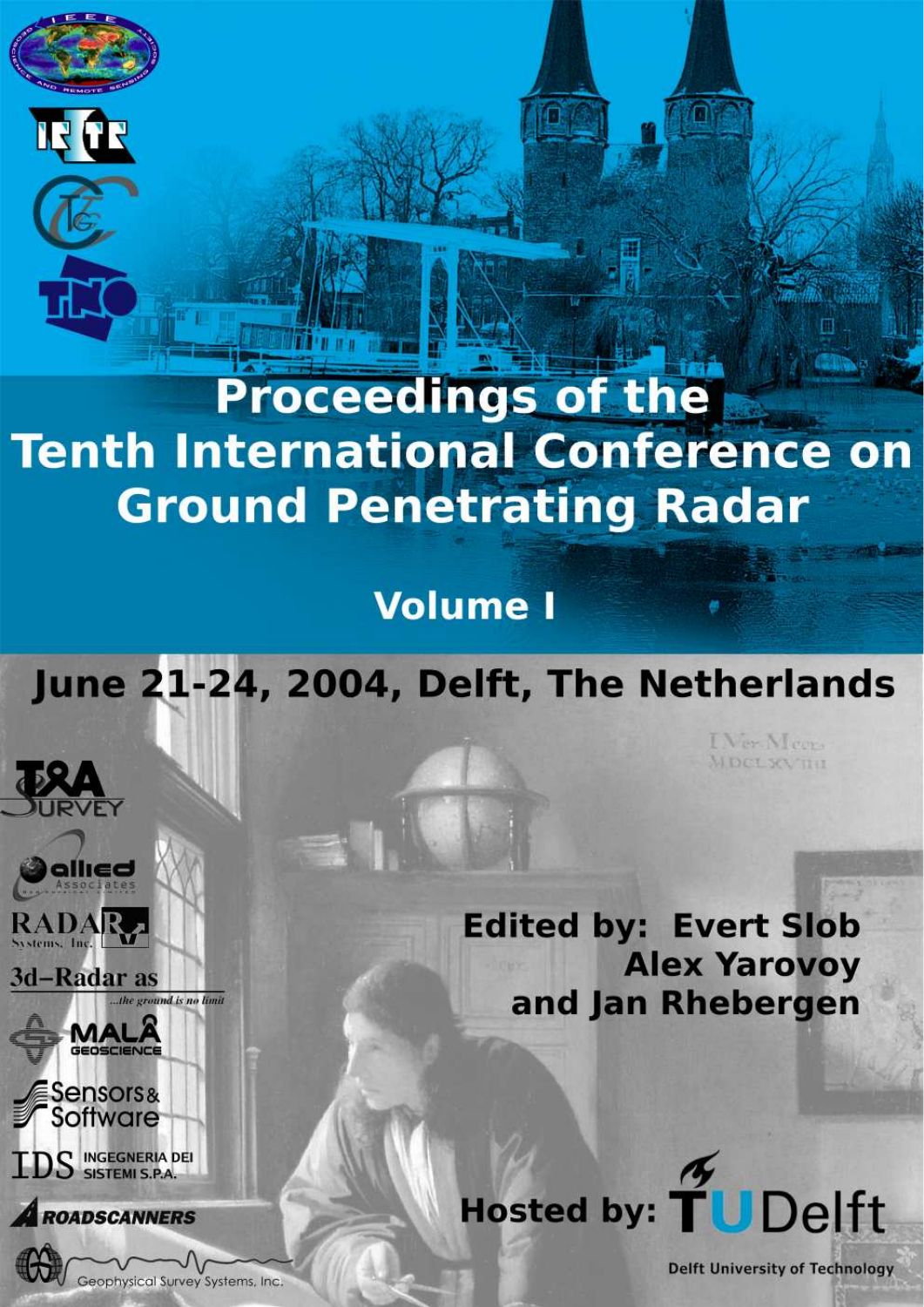## Through Wall Sensing of Human Breathing and Heart Beating by Monochromatic Radar

A.S. Bugaev Institute of Radioengineering and Electronics Russian Academy of Sciences Moscow, Russia

*Abstract*—**A radar for detecting and testing health condition of an individual, who is separated from the radar by a non-metal wall or in poor visibility, could be useful in many critical services such as medicine, rescue service, law and antiterrorists enforcements In this paper, we describe the theoretical approach and experiments utilizing a continuous-wave subsurface radar. New theoretical results, experimental records and their frequency spectrums for heartbeat, respiration and articulation of a man are presented.** 

#### I. INTRODUCTION

At the present time, many industries are taking a keen interest in the use of the method and equipment of the surfacepenetrating radars [1] for detection and diagnostics of the individuals, who are buried under the rubble or hidden behind the building walls. Radars that operate with continuous unmodulated microwave sounding signals could offer the simplest realization of this method. In that case by rejecting the penetrating signal of a transmitter and the signals reflected from motionless objects, it is possible to achieve a high sensitivity at detection of objects, borders of which are subjected to mechanical fluctuations. The sensitivity of the microwave sounding with unmodulated signal could achieve 10-9m [2]. Let's name the method as *vibro-electromagnetic sounding*. Even though the objects subjected to mechanical fluctuations could have a various nature, the current research is limited to detecting and testing of a human being.

The presence of the biometric information in the reflected microwave signals is related to the periodical reductions of a heart, blood vessels, lungs and other human internal organs and fluctuations of the skin in the process of breathing and heart beating. These processes are cyclical and the frequency of their recurrence is in the range of  $0.8 - 2.5$  Hz for heart beating and 0.2 – 0.5 Hz for breathing. A reflected microwave signal containing *biometric information* we call as *biometric radar signal*. The useful component of biometric information or in other words, *physiological signatures*, is preserved in the parameters of modulation of the radar biometric signal in time domain or in their spectrums in frequency domain. As a result of cyclical recurrence of the breathing and heart beating there are corresponding spectral components in the spectrum of a signal. The parameters of these components depend on the frequencies and intensities of the breathing and heart beating. The theoretical estimation of the spectrum of a reflected signal on the output of the receiver device of the microwave radar sensor has a special interest for many applied studies.

V.V. Chapursky, S.I. Ivashov, V.V. Razevig, A.P. Sheyko, I.A. Vasilyev Remote Sensing Laboratory of RI AMM Bauman Moscow State Technical University Moscow, Russia, rslab@rslab.ru

The main interest of these preliminary studies and experiments is remote measurement of the breathing and heart beating frequencies of a person through a non-metal wall by utilizing simple continuous-wave radar. The realization of this research is possible by creating an enough sensitive gauge and applying rejection algorithm of penetrating and background signals that could mask a useful signal. The main applications of the vibro-electromagnetic sounding could be:

- Detection of alive people who are buried under the rubles of buildings as a result of natural disasters, technical calamities or accidents [3]
- Detection of the people and parameters of their movements inside the building in process of law enforcement and antiterrorist operations [4]
- Remote testing of psychological conditions of the persons during the latent or open security checks, for example at the airports (remote lie detector) [5]
- Touchless measurement of the parameters of the heart beating and breathing of patients, when a contact sensor for some reasons cannot be used [6, 7]

The further research should reveal if this method could be applied for articulation recognition through wall without utilization of acoustic device.

II. THEORETICAL MODEL OF BIOMETRIC RADAR SIGNAL

The simplest microwave gauge, capable to indicate the biological signatures is radar with the unmodulated probing signal of a kind:

$$
\dot{u}_0(t) = U_0 e^{j\omega_0 t},\qquad(1)
$$

Dominant reflections take place from the border "air skin". The area of reflection and fluctuations of the skin of a person's body is located within the limits of one Fresnel zone, which is taking place on the average distance  $r_0$ . The current distance up to the skin border can be written down as

$$
r(t) = r_0 + \Delta r(t),
$$
 (2)

where  $\Delta r(t)$  characterizes fluctuations of a skin. With the account of (2) the useful signal accepted by the radar will receive decreasing factor *q* and phase shift  $\varphi(t) = -2kr(t)$ :

$$
\dot{u}_c(t) = qU_0 e^{j\omega_0 t - j\phi_0 - j2k\Delta r(t)},\tag{3}
$$

where  $k = 2\pi/\lambda$  is wave number,  $\lambda$  is radiation wavelength and  $\mathbf{\varphi}_0 = 2kr_0$ .

Usually at the input of the receiver along with useful signal, so-called penetrating signal of the transmitter operates:

Support for this work was provided by the International Science and Technology Center and the Russian Foundation for Basic Research.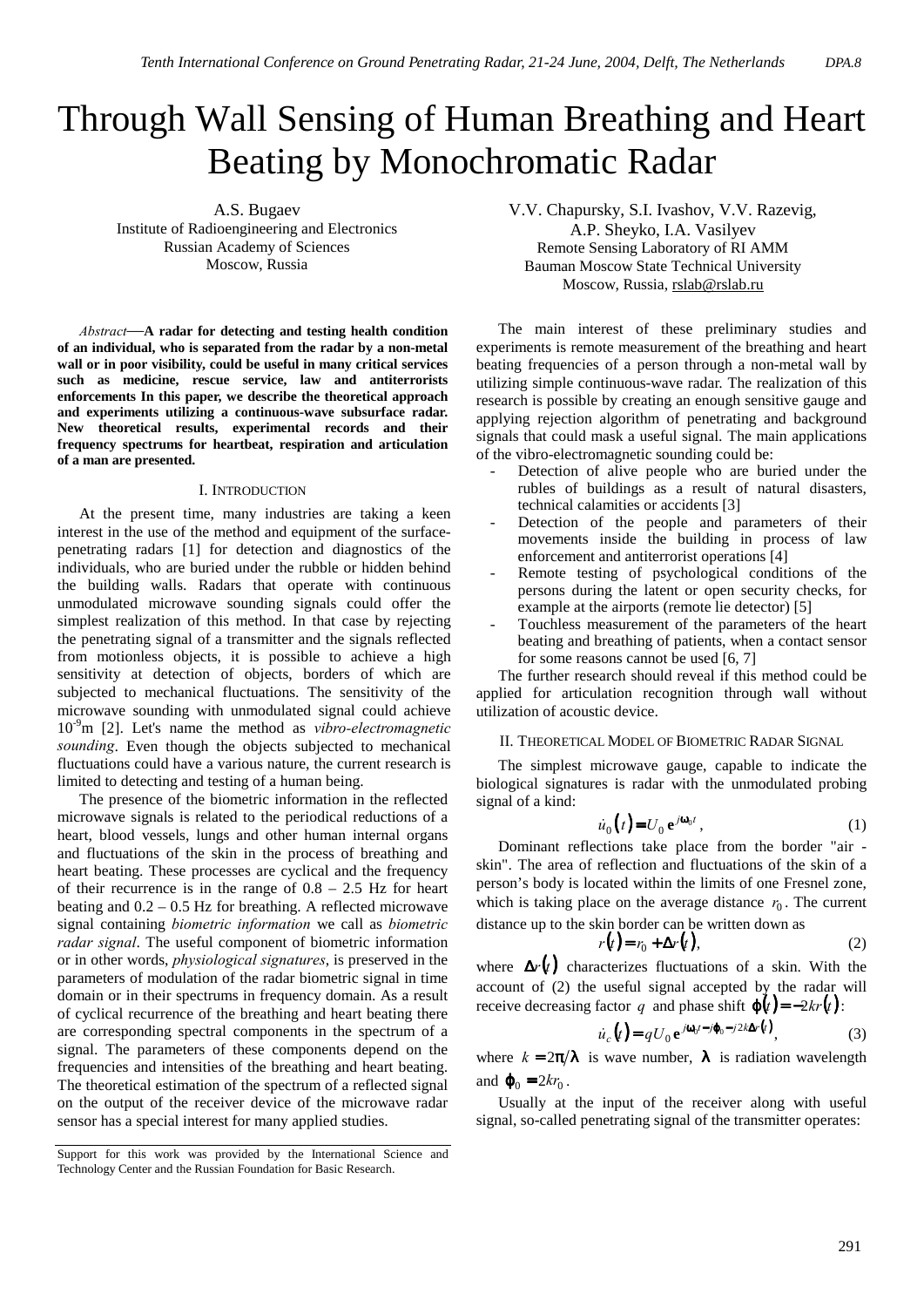*DPA.8 Trough wall sensing of human breathing and hearth beating by monochromatic radar A.S. Bugaev, V.V. Chapursky, S.I. Ivashov, V.V. Razevig, A.P. Sheyko and I.A. Vasilyev*

$$
\dot{u}_{inp}(t) = q_p U_0 e^{j\omega_0 t - j\phi_p} + qU_0 e^{j\omega_0 t - j\phi_0 - j2k\Delta r(t)}, \tag{4}
$$

where  $q_p$  and  $\varphi_p$  are decreasing factor and phase of the penetrating signal. Further without reducing generality, it is possible to accept its zero phase  $\phi_p = 0$ .

Let's present fluctuations of the skin due to breathing and heart beating by biharmonic function:

$$
\Delta r(t) = \Delta_1 \sin(\omega_1 t) + \Delta_2 \sin(\omega_2 t + \varphi_2), \qquad (5)
$$

where  $\mathbf{\omega}_1 = 2\pi f_1$ ,  $\mathbf{\omega}_2 = 2\pi f_2$  and  $f_1, f_2, \quad \mathbf{\Delta}_1, \mathbf{\Delta}_2$ frequencies and amplitudes of breathing and heart beating,  $\varphi_2$  is a constant phase.

In the microwave radar gauge, it is possible to apply the one of two types of receivers. There may be coherent receiver with two quadrature phase detectors, or amplitude receiver. These two types of receivers we should analyze in details.

*Coherent quadrature receiver.* Such receiver allocates on its output two quadrature components of the signal (4), which can be represented as the following complex amplitude:

$$
\dot{U}_{\text{outp}}(t) = q_p U_0 \Big( 1 + \alpha e^{-j\phi_0 - j2k\Delta r(t)} \Big),\tag{6}
$$

where  $\alpha = q/q_p$ .

Usually, the constant components of a penetrating signal on the receiver outputs are excluded one or another way. Then, taking into consideration (5) the useful signal is characterized by the following complex amplitude normalized to value  $q_p U_0$  :

 $U_s(t) = \exp\{-j\phi_0 - j2k(\Delta_1 \sin(\omega_1 t) + \Delta_2 \sin(\omega_2 t + \phi_2))\}$ .(7)

The Fourier signal spectrum for infinite time interval follows from series expansion of (7), which includes Bessel functions:

$$
\dot{U}_s(t) = e^{-j\phi_0} \sum_{m_1, m_2 = -\infty}^{\infty} J_{m_1} (2k\Delta_1) J_{m_2} (2k\Delta_2) \times
$$
  
 
$$
\times e^{-jm_2\phi_2} e^{-j(m_1\omega_1 + m_2\omega_2)t}.
$$
 (8)

Thus, a spectrum of the signal (7) contains a constant component at  $m_1 = m_2 = 0$ , the basic harmonics with frequencies of breathing and heart beating  $\omega_1$  and  $\omega_2$ , and also combinational harmonics with frequencies  $m_1 \mathbf{\omega}_1 + m_2 \mathbf{\omega}_2$ .

In practice, at the signal spectrum estimation on the given time interval  $(-T/2, T/2)$  the subtraction of time average value from realization preliminary should be done. Then multiplication of centered realizations on suitable window function is performed. It achieves necessary reduction of a spectrum side lobes level in interests of revealing of "weak" harmonics on a background of "strong" ones. Generalized Hamming window in time domain looks like [8]:

$$
w_H(t) = \begin{cases} a + (1 - a)\cos\left(\frac{2\pi t}{T}\right), & |t| \leq \frac{T}{2}, & (9) \\ 0, & \text{other} \end{cases}
$$

Thus, Fourier spectrum of the process (7) on a finite time interval is calculated as follows:

$$
\dot{G}_0(\mathbf{\omega}) = \frac{1}{2\pi} \mathbf{e}^{-j\mathbf{\phi}_0} \int_{-T/2}^{T/2} \left[ \dot{U}_s(t) - \frac{1}{T} \int_{-T/2}^{T/2} \dot{U}_s(\tau) d\tau \right] w_H(t) \mathbf{e}^{-j\mathbf{\omega}t} dt
$$
\n(10)

Finally spectrum with the account of (8) looks like:

$$
\dot{G}_0(\mathbf{\omega}) = \mathbf{e}^{-j\mathbf{\varphi}_0} \left\{ \dot{G}(\mathbf{\omega}) - \dot{\overline{U}}_{s0} W_H(\mathbf{\omega}) \right\},\qquad(11)
$$

where

$$
\dot{G}(\mathbf{\omega}) = \sum_{m_1, m_2 = -\infty}^{\infty} J_{m_1} (2k\Delta_1) J_{m_2} (2k\Delta_2) e^{-jm_2 \mathbf{\varphi}_2} W_H (m_1 \mathbf{\omega}_1 + m_2 \mathbf{\omega}_2 + \mathbf{\omega}), (12)
$$
  

$$
\overline{U}_{s0} = \sum_{m_1, m_2 = -\infty}^{\infty} J_{m_1} (2k\Delta_1) J_{m_2} (2k\Delta_2) e^{-jm_2 \mathbf{\varphi}_2} \text{sinc} ((m_1 \mathbf{\omega}_1 + m_2 \mathbf{\omega}_2) T / 2\pi)
$$
(13)

$$
W_H(\mathbf{\omega}) \text{ is Fourier transform of (9):}
$$
  

$$
W_H(\mathbf{\omega}) = T \left\{ a \sin \left( \frac{\mathbf{\omega}^T}{2\pi} \right) + \frac{1 - a}{2} \left[ \sin \left( \frac{\mathbf{\omega}^T}{2\pi} - 1 \right) + \sin \left( \frac{\mathbf{\omega}^T}{2\pi} + 1 \right) \right] \right\}
$$
(14)

and  $\operatorname{sinc}(x) = \sin(\pi x)/\pi x$ .

It follows from (11), that at coherent quadrature reception the module of spectrum does not depend on  $\varphi_0$  and hence on average range  $r_0$  up to the object.

The calculation example of the module of spectrum (11) (at  $a = 0.54$ ) is submitted in fig. 1 at the following parameters: the frequencies and amplitudes of skin vibrations due to breathing and heart beating are  $F_b = \omega_1 / 2\pi = 0.23$  Hz,

 $F_h = \omega_2 / 2\pi = 1.1 \text{ Hz}, \qquad \phi_h = \phi_2 = 60^\circ; \qquad \Delta_b = \Delta_1 = 1 \text{ cm};$  $\Delta_h = \Delta_2 = 0.1$ mm; the operational frequency of the microwave radar is 2.0 GHz. Resolution of the spectral analysis is equal 0.01 Hz according to chosen time interval of 100s. In this diagram, in addition to the basic spectral lines combinational spectral lines are visible. It quite corresponds to the form of a spectrum of biharmonic phase modulation of a signal at reflection from the air-skin border, which vibrates in a step to breathing and heart beating. Calculations have shown also, that amplitude spectrum at coherent quadrature reception does not depend neither on average distance up to object,



Figure 1. The module of signal spectrum for coherent quadrature receiver at  $F_b = 0.23$ Hz and  $F_h = 1.1$ Hz.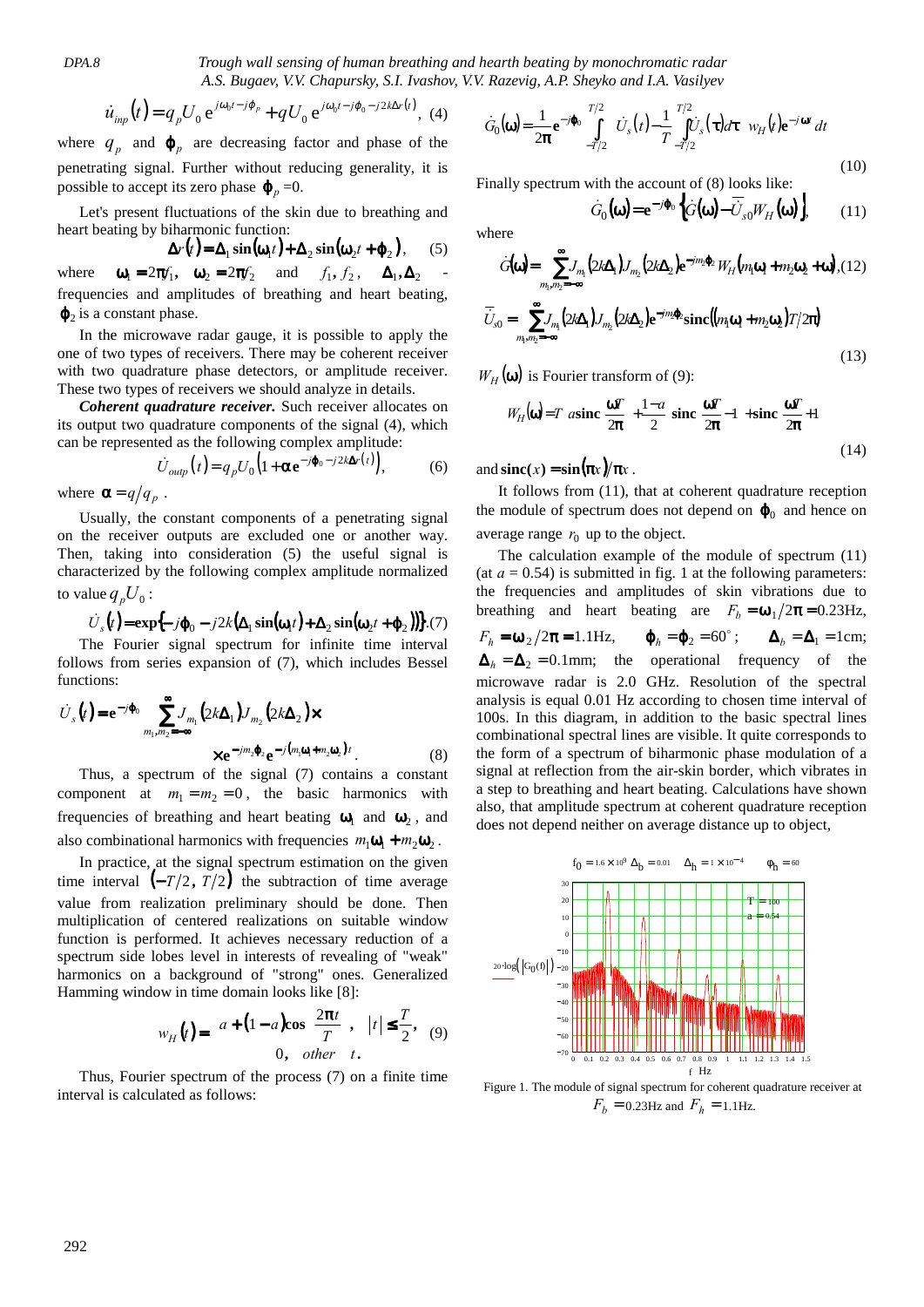nor practically on a phase difference  $\mathbf{\varphi}_h = \mathbf{\varphi}_2$  of breathing and heart beating.

*Amplitude receiver.* The analysis of such simpler variant of signal processing in the microwave radar is caused by presence of amplitude detection in known microwaves gauges such as RASCAN [3]. Let's assume that characteristic of the detector is approximated by square-law dependence and the penetrating signal of the transmitter is presented. Then the voltage at output of the detector with the account of (4) can be submitted as:

$$
u_{d}(t) = \left| \dot{u}_{inp}(t) \right|^{2} = q_{p}^{2} U_{0}^{2} \left| 1 + \alpha \dot{U}_{s}(t) \right|^{2}, \qquad (15)
$$

where  $\alpha = q/q_p$  and  $U_s(t)$  is defined by (7) or (8).

We determine Fourier spectrum of normalized process  $u_{d0}(t) = u_d(t)/\left(q_0^2 U_0^2\right)$  by analogy with (10):

$$
\dot{G}_{d0}(\mathbf{\omega}) = \frac{1}{2\pi} \int_{-T/2}^{T/2} \left[ u_{d0}(t) - \frac{1}{T} \int_{-T/2}^{T/2} u_{d0}(\tau) d\tau \right] w_H(t) e^{-j\mathbf{\omega}t} dt. \quad (16)
$$

Final expression for a spectrum in view of the formerly entered designation (11) for  $\dot{G}_0(\omega)$  looks compactly:

$$
\dot{G}_{d0}(\mathbf{\omega}) = \alpha \Big\{ \dot{G}_0(\mathbf{\omega}) + \dot{G}_0^*(-\mathbf{\omega}) \Big\},\tag{17}
$$

It follows from (17) and (11) that there exist the dependence of spectrum module  $| G_d |_{\mathbf{Q}} (\mathbf{\omega}) |$  on output of the amplitude receiver from "range" phase  $\varphi_0$  and average range  $r_0$  up to the object. This special feature of amplitude processing can complicate measurement of physiological signatures in comparison with coherent quadrature processing, at which the given phenomenon is excluded. For illustration of the marked phenomenon, modules of spectrum (17) submitted in Fig. 2 and 3 at "range" phase  $\Psi_0 = \varphi_0 \cdot 180^\circ / \pi$  equals to  $0^\circ$ , 90 $^\circ$ , and  $\alpha = 1$ .

It follows from Fig. 2 that at range phase  $\Psi_0 = 0^\circ$  useful components with frequencies 0.23Hz and 1.1Hz vanish from a useful signal spectrum, at which there are only some combinational components. At range phase  $\Psi_0 = 90^\circ$  (Fig. 3) there are useful components of a spectrum and those combinational components, which were absent at  $\Psi_0 = 0^\circ$ .



Figure 2. The module of signal spectrum for amplitude receiver at  $F_b = 0.23$ Hz,  $F_b = 1.1$ Hz and "range" phase  $\Psi_0 = 0^\circ$ .





At intermediate values of "range" phases, both useful and combinational components of a spectrum are presented. In the case  $\Psi_0 = 60^\circ$ , the spectrum almost coincides with the signal spectrum on the output of coherent quadrature receiver, submitted in Fig. 1.

#### III. THE DESCRIPTION OF EXPERIMENTS

During experiments, we applied the method of subsurface sounding by monochromatic signal of RASCAN-type radar [3]. Modified RASCAN radar with the following parameters was used:

| 1.6 GHz $(\lambda=19cm)$ |
|--------------------------|
| 40dB                     |
|                          |
| $0.03 - 3.0$ Hz          |
| 60 dB                    |
| $20$ Hz                  |
|                          |
| $120 \text{ mm}$         |
| 200 mm                   |
|                          |

The sketch of the experiment is shown in Fig. 4. The thickness of a wall, behind which there was an examinee, equals 10 cm. The examinee was settled down at distance about 1 m from the wall. The radar's antenna was fastened directly at the wall surface. To decrease interference from a back hemisphere, the antenna and the part of the wall was veiled by antiradar coating with dimensions of 2×2 m.



Figure 4**.** The sketch of the experiment.